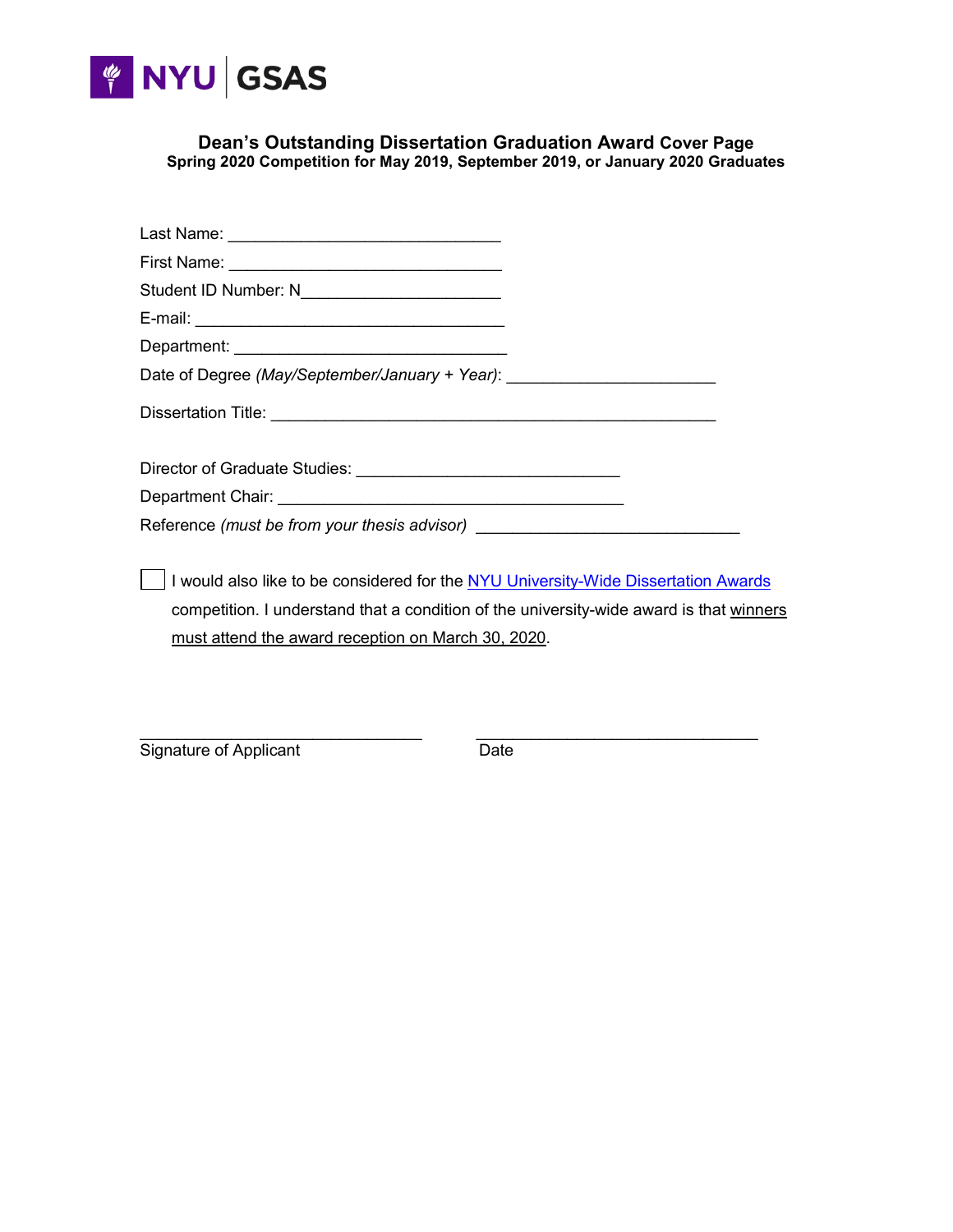

## **Dean's Outstanding Dissertation Graduation Award Checklist (Must be submitted in this order)**

- 1. Cover Page
- 2. Curriculum vitae (c.v.)
	- Header format: *Student Last Name, First Name, Department, N-Number*
- 3. Dissertation Abstract
	- 2-4 pages, double-spaced, 12 point Times New Roman, 1 inch margins
	- Header format: *Student Last Name, First Name, Department, N-Number*
- 4. NYU Transcript
	- Unofficial transcripts can be viewed and printed from Albert. Navigate to the "My Academics" section of the Student Center to generate. Select "View my unofficial transcript" from the drop-down bar and be sure your pop-up blocker is off on your browser.
- 5. One Letter of Reference
	- Must be from the applicant's thesis advisor.
	- The thesis advisor should submit his/her signed letter of reference to the applicant's department administrator in PDF format. (**Note:** Be aware of your department's internal deadline when communicating with your letter writer. This is particularly important as the completed application must be scanned by your Department Administrator before being submitted to the Office of Academic and Student Affairs.)
	- Must assess the general quality of the applicant's graduate work, the expected contribution of the dissertation to the discipline, and the prospects for its publication either in whole or in part.